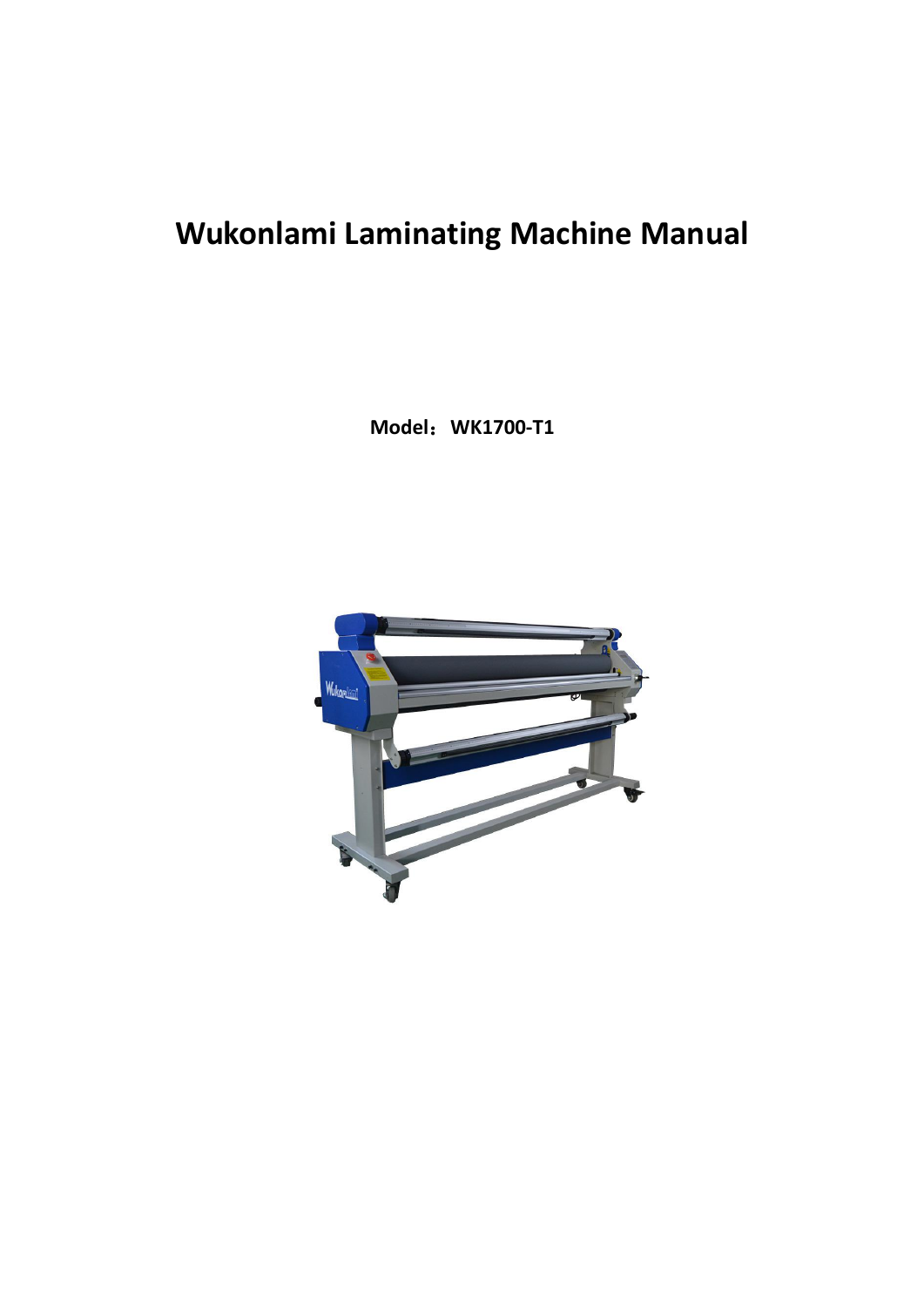## **Introduction**

## **1. Warning**

**1. Installation and operation of this equipment must be carefully consulted in this manual.**

**2. Rubber roll skin material is silica gel, open packaging or use process, can not be touched with hard or sharp blades.**

**3. When installing the left and right brackets of the drawing mandrel, the seams must be closely seamed.**

**4. When removing quartz tubes, great care must be taken. Quartz tubes are fragile parts and must be handled lightly.**

5. When opening the cover plate of the chassis, be sure to screw the last two screws and drop **suddenly, breaking the oil-water separator and others.**

**6. When installing quartz tube, do not connect 220 volt voltage. After installing quartz tube, remember to seal the cover plate of the chassis to preventthe human body from touching the electronic components in the chassis, which will affect the safety of people and property.**

**7. Do not place your hand in the middle of the cots to prevent gripping; do not place hard objects and blades on the aluminium platform to damage the cots.**

**8. After coating, remember to place soft film between cots to prolong the service life of cots.**

**9. Cots can be scrubbed with alcohol. Do not scrub with a cloth with hard impurities such as wire.**

**10. Access appropriate power supply.**

## **2. Description**

**WK1700-S1 is a new type of coating equipment, which has the functions of automatic stripping of paper lining and photo winding. The bottom roll is driven by a motor, and the film with rubber surface and the picture are pressed and driven by the top roll and the bottom roll to form an automatic stripping of lining paper, which is to form the linear internal force movement of the printed image between the main rolls and avoid the tedious manual winding. Labor saving and simple operation. Because of its innovative structure, it has been welcomed** by users since its launch.<br>The machine has four film mandrels and two silicone rollers to support continuous film or long

**picture film coating. And through the rolling force of the main roll, the automatic stripping and photo winding of the lining are realized. It is easy to use, efficient, energy-saving and easy to adjust speed.**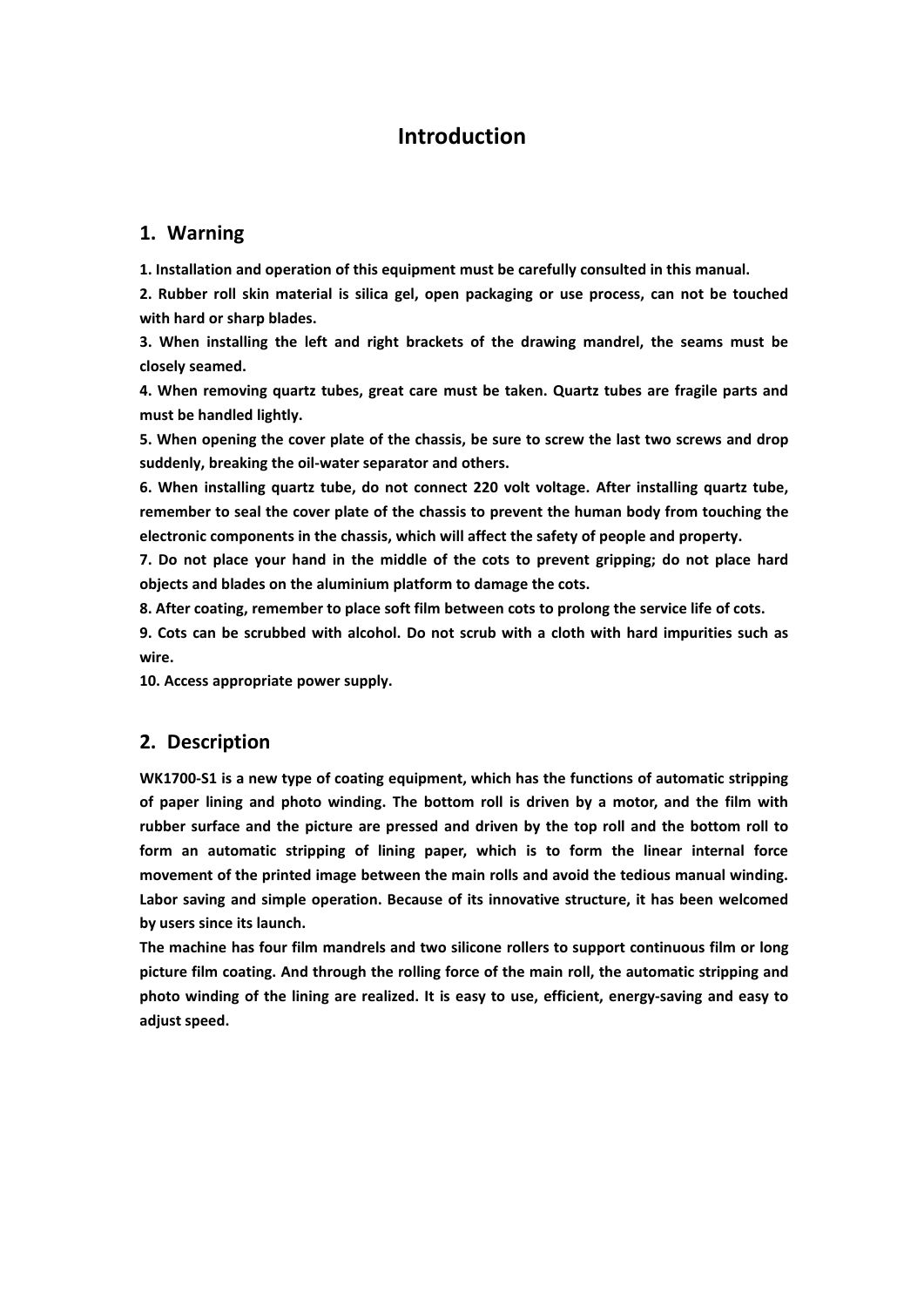## **3. Technical parameters**

| Maximum covering<br>width  | 1600 mm           | Maximum film covering<br>speed | 6 m/min                  |
|----------------------------|-------------------|--------------------------------|--------------------------|
| Cot lifting height         | 28 <sub>mm</sub>  | Cots material                  | Silica gel               |
| Top cot diameter           | 130mm             | <b>Bottom cot diameter</b>     | 110 mm                   |
| <b>Heating mode</b>        | Infrared heating  | <b>Heating temperature</b>     | Room-60 degrees          |
| <b>Heating power</b>       | 2000W             | <b>Cot lifting method</b>      | <b>Pneumatic lifting</b> |
| <b>Motor Power</b>         | <b>80W</b>        | Voltage                        | 220V (110v)              |
| <b>Equipment size</b>      | 2000X800X1360mm   | Packaging size                 | 2150X800X730mm           |
| Net weight of<br>equipment | 160 <sub>kg</sub> | <b>Packing Gross Weight</b>    | 200 kg                   |

## **4. Part name**



#### **1. Top and bottom rollers**

**The top roll and bottom roll are one of the most important parts of the film covering machine, whose material is silica gel. Silica gel has the characteristics of high temperature resistance, wear resistance, corrosion resistance and non-sticky.**

**2. Drawing axis, film axis, paper axis and finished product axis**

**The four mandrels are composed of aluminum rods, aluminum heads, bearings, rubber strips and other components. The outer diameter is controlled within 3 inches, which facilitates the loading and unloading of conventional film products on the market, such as yellow film, laminating film and so on. In the operation process, rubber strips play a slippery role to ensure that there is no sliding, too loose, too tight and so on.**

**3. Pneumatic switch and cylinder**

**Pneumatic switch has upper, middle and lower three models. In the case of air in the** equipment, the top roll can be lifted up, the top roll can be lowered down, and the middle gear **can temporarily lock the air inflow and output. The cylinder type of this equipment is SDA50-30, which makes the lifting height of top roll more than 28 mm. With the use of pneumatic system,**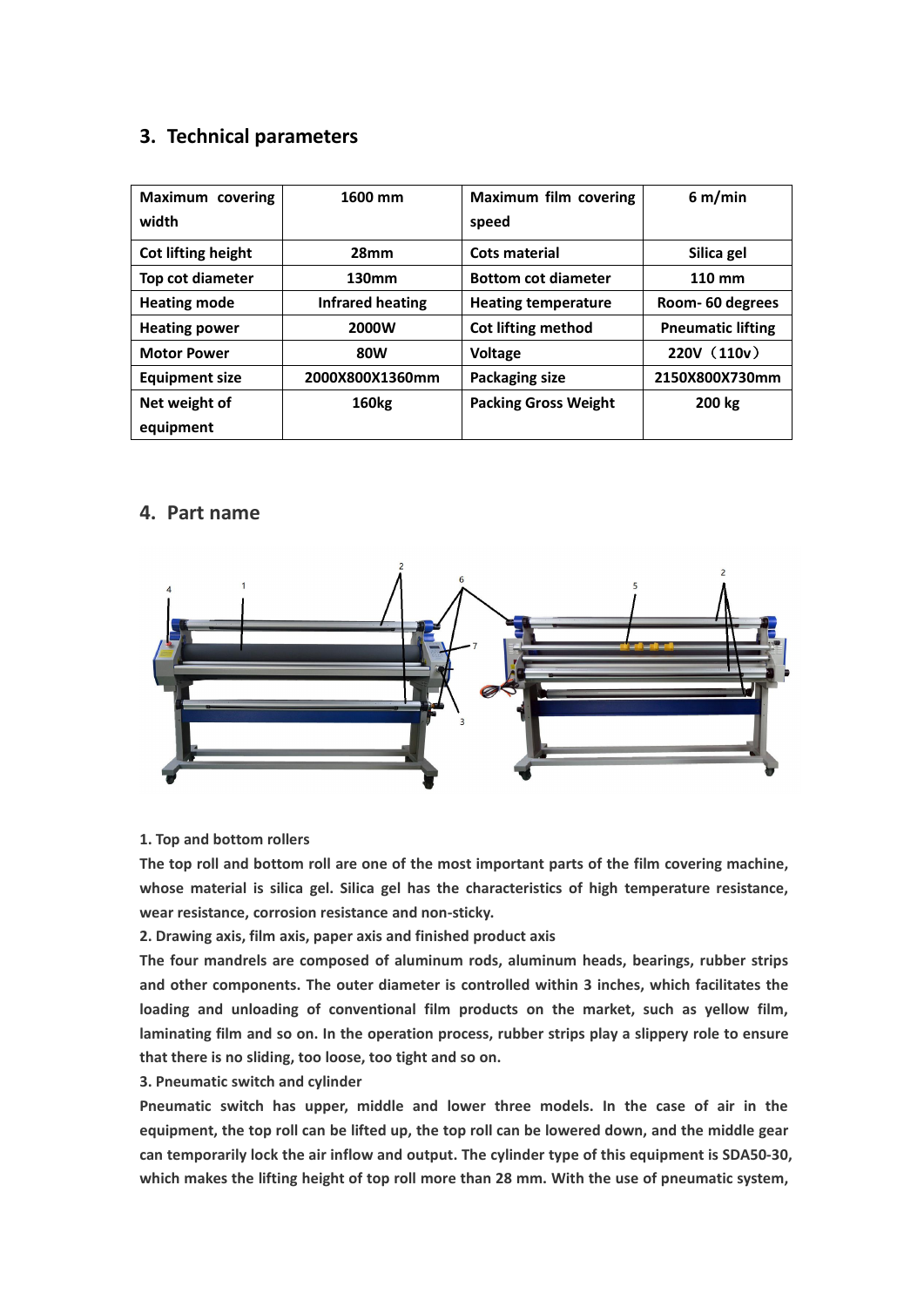**the lifting and descending of top rollers are synchronized, and the re-pressure plays a key role.**

**4. Emergency stop switch**

**When the machine is in an emergency or dangerous state, the power supply can be cut off by the emergency stop switch and the equipment can be stopped to protect the safety of the person and equipment.5. Cutter (optional)**

The use of cutting knife can make it possible to cut vertically and white edges at the same time **in the process of film covering.**

**6. Tighten your grip.**

**The tightening handle is mainly used to adjust the tightening force of four mandrels. Before leaving the factory, the four handles have been debugged accordingly. Users can use them directly. The tightening force is increased by twisting clockwise; the tightening force is reduced by twisting counterclockwise.**

**7. Simple panel**

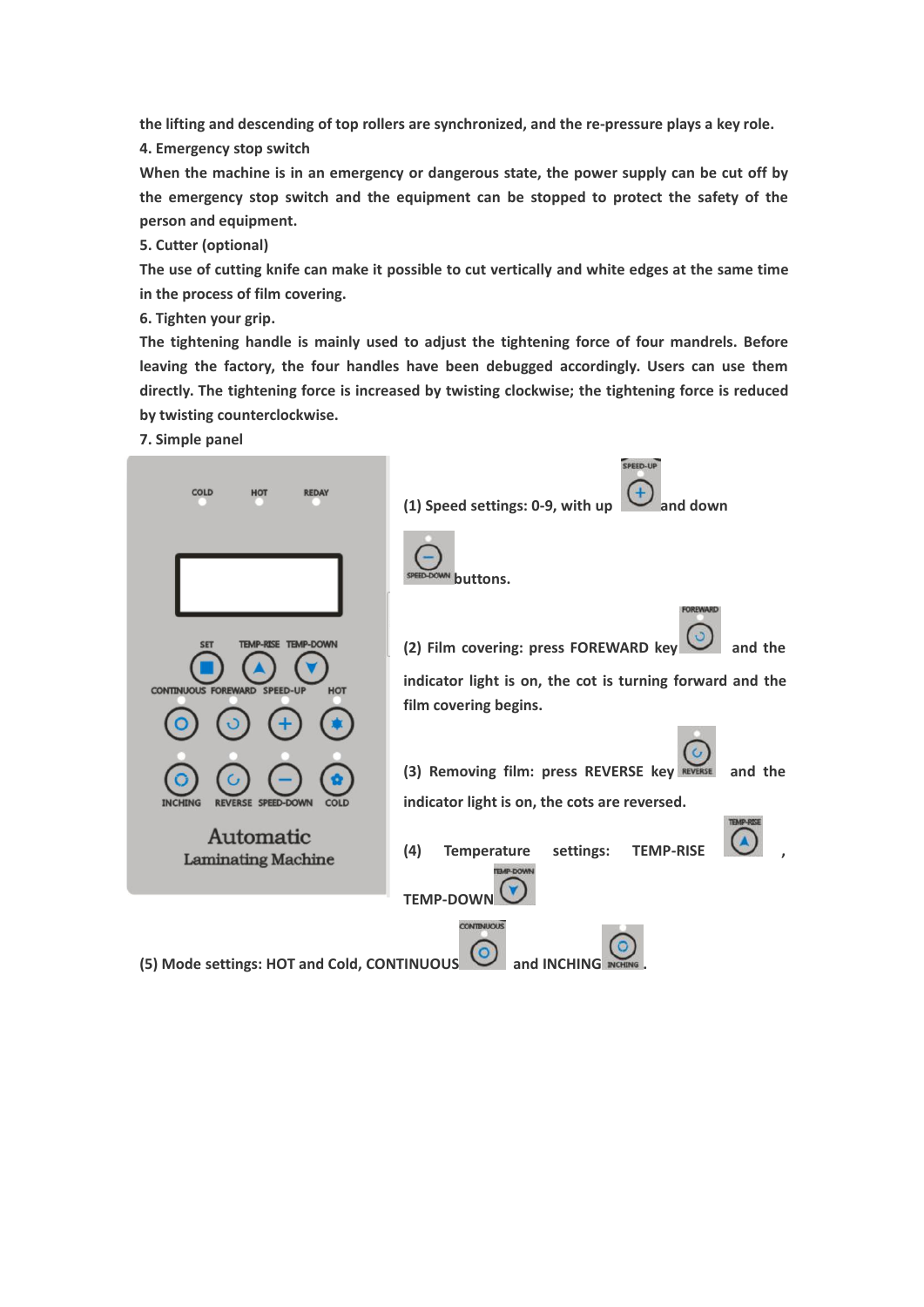### **5. Operation instructions**

#### **1. Working sketch map**



Liner film laminating

#### **2. Operation steps**

**(1) Turn on the main power supply.**

(2) If the room temperature is higher, press the COLD key. If the room temperature is low or can **not reach the temperature required for film covering, press the HOT key, then press the temperature setting key, press the TEMP-UP key, set the required temperature to wait for heating, and then proceed to the next operation.**

**(3) Before coating, put the film and picture on the corresponding mandrel, the mandrel of receiving lining paper and finished products should be lined with paper cylinder. The mandrel has digital display. The material has 914, 1070, 1270, 1520 mm specifications. The material, picture and carton are all in the middle appropriate position, and the position of the same digital display is guaranteed.**

**(4) When the heating is over, press TEMP-DOWN key, then adjust the speed lower gear, such as 1 gear.**

**(5) According to the working sketch map, peel off the film and lining, make the picture and film flat and fit, press the pneumatic switch.**

**(6) Cover the film slowly. After a shortdistance, the finished productis taped onto the carton. At the same time, the cutting knife is positioned. Continue to step on the foot switch and continue to cover the film.**

**(7) In the process of film-covering, we should carefully observe whether the film and the picture are arched. If the picture is arched, we need to adjust the tension of the drawing** mandrel. If the lining is rolled too slowly, we need to increase the tension of the lining mandrel. If there is a deviation in cutting, it can be adjusted by adjusting the knife to fine-tune the knob.

**(8) When everything is normal, press the CONTINUOUS key and the film can be covered** continuously and the speed can be increased.<br>When the coating is finished, press the INCHING key to finish the operation and continue the

**coating of the next roll of materials.**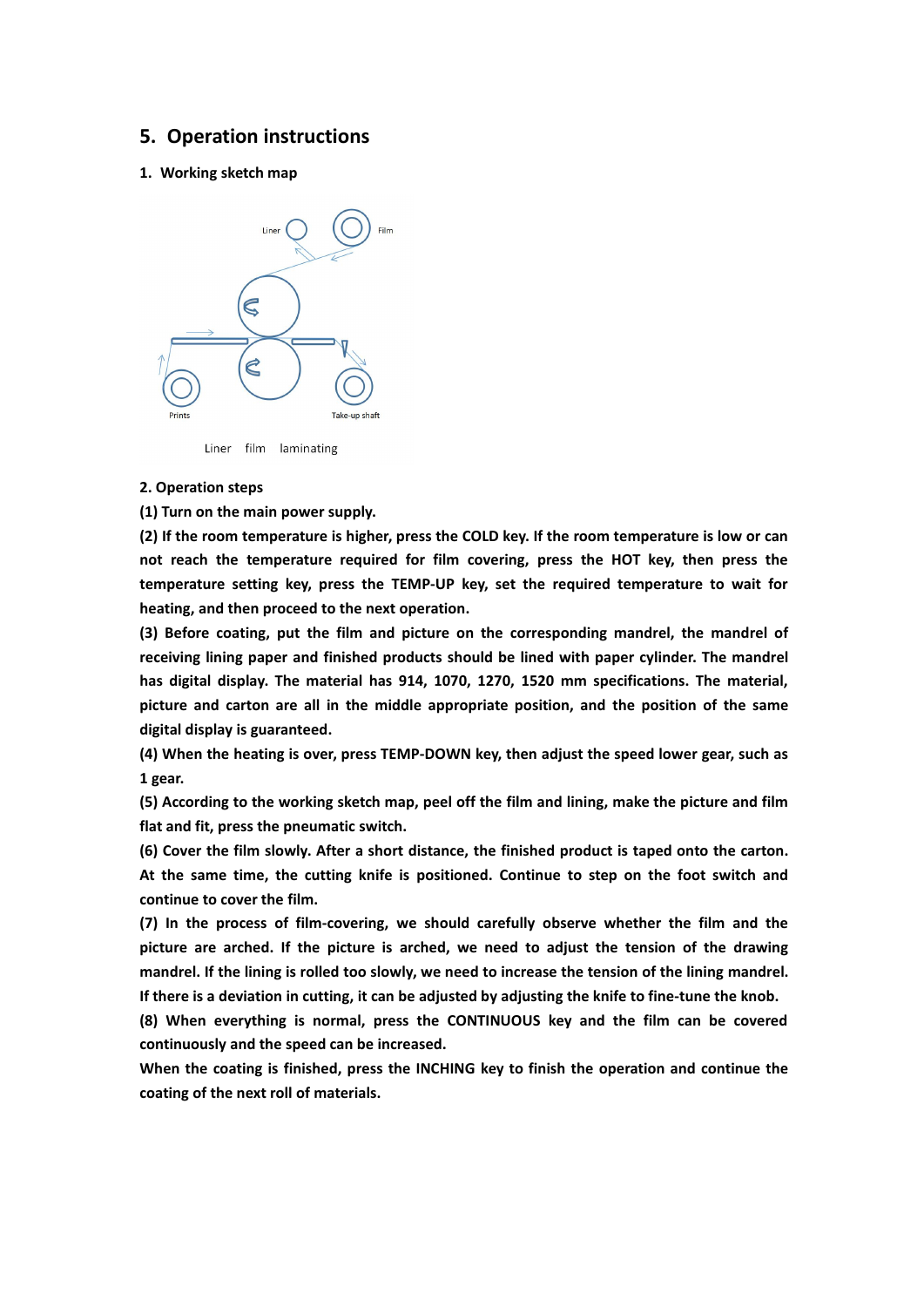## **6. Installation instructions**

**1. Open the package. The list is as below.**

| <b>Name</b>                   | Quantity | Remark                                        |  |
|-------------------------------|----------|-----------------------------------------------|--|
| <b>Host</b>                   | 1        |                                               |  |
| Drawing mandrel left bracket  | 1        |                                               |  |
| Drawing mandrel right bracket | 1        |                                               |  |
| <b>Frame foot</b>             | 2        | Left and right general                        |  |
| <b>Quartz tube</b>            | 2        | Only needs one installation to prevent damage |  |
|                               |          | during transportation.                        |  |
| Square tube (40-60)           | 2        |                                               |  |
| Oil-water separator           | 1        |                                               |  |
| Screw bag                     | 1        |                                               |  |
| <b>Description</b>            |          |                                               |  |

**2. Remove the quartz tube gently.**

**3. Installing rack feet**

**4. Install oil-water separator.**

**5. Install the left and right brackets of the drawing mandrel. When installing the brackets, pay attention to the tightness of the seams.**

**6. Install quartz tube.**



7. Connect the air pump. The air pump is full and the air output is connected to the left side of **the oil-water separator, and the right side interface is inserted into the trachea to supply gas to the equipment.**